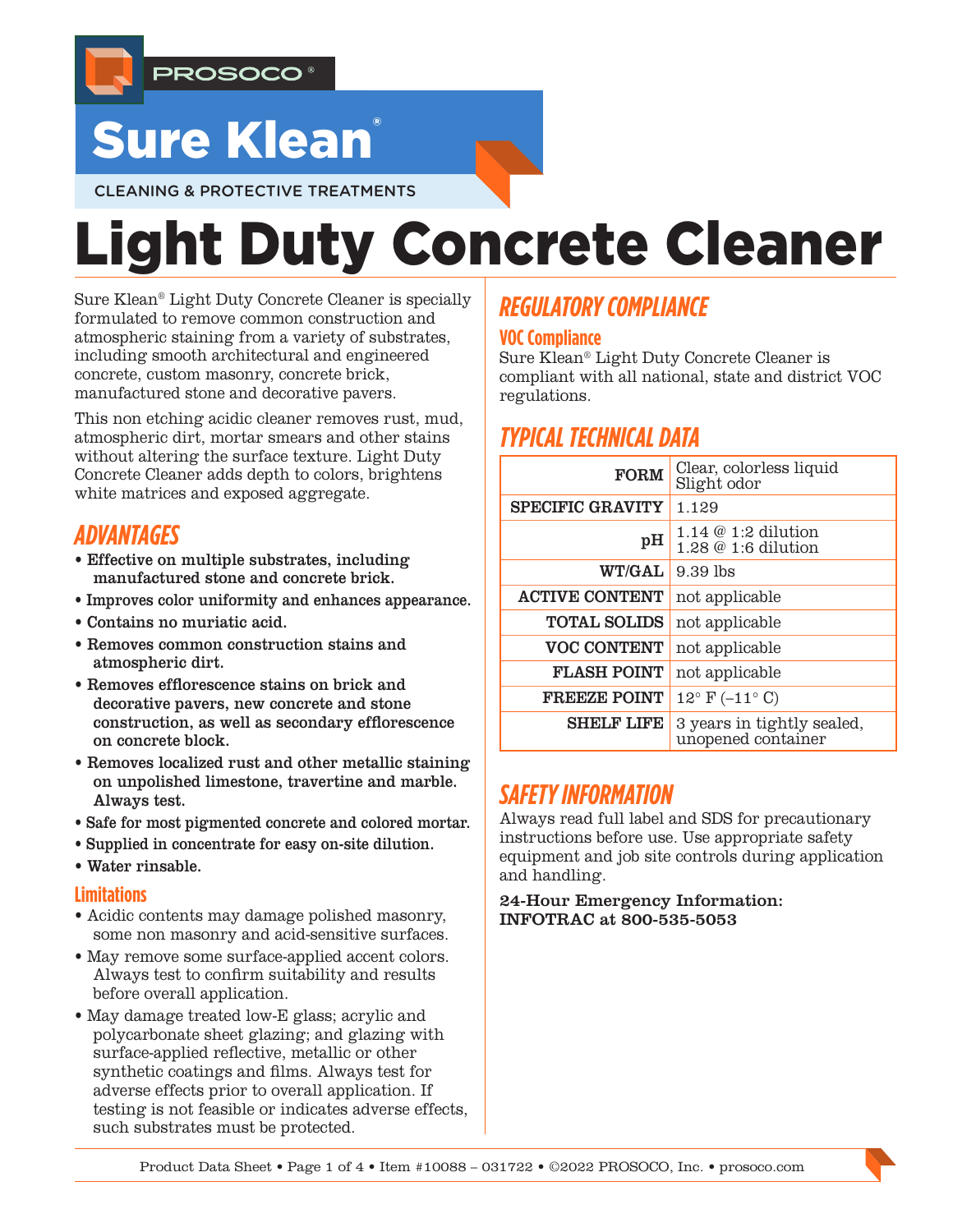### **Product Data Sheet Sure Klean® Light Duty Concrete Cleaner**

## *PREPARATION*

Clean masonry before installing non-masonry materials such as windows, doors, finished flooring, metal fixtures, hardware, light fixtures, roofing materials, etc. that the cleaner could harm. If cleaning is to be completed after installation of non-masonry materials not intended for treatment or exposure to Light Duty Concrete Cleaner, test all substrates not intended to be treated with Light Duty Concrete Cleaner before full scale application. If testing is not feasible or indicates adverse effects, protect substrates from product splash, residue, wind drift and fumes with Sure Klean® Strippable Masking or polyethylene prior to application.

All caulking and sealant materials should be in place and thoroughly cured before cleaning.

When applying to the exteriors of occupied buildings, make sure all windows, exterior intakes and air

Recommended for these substrates. Always test. Coverage is in sq.ft./m. per gallon of concentrate.

| Substrate                                 | Type                                                                        | Use?                            | Coverage                      |
|-------------------------------------------|-----------------------------------------------------------------------------|---------------------------------|-------------------------------|
| Architectural<br>Concrete<br><b>Block</b> | Burnished<br>Smooth<br>Split-faced<br>Ribbed                                | yes<br>yes<br>yes<br>yes        | 300–400 sq.ft.<br>28-37 sq.m. |
| Concrete                                  | <b>Brick</b><br>Tile<br>Precast Panels<br>Payers<br>Cast-in-place           | yes<br>yes<br>yes<br>yes<br>yes | 300-600 sq.ft.<br>28-56 sq.m. |
| <b>Fired Clay</b>                         | Brick <sup>+</sup><br>Tile<br>Terra Cotta (unglazed)<br>Payers <sup>*</sup> | yes<br>no<br>no<br>yes          | 300–400 sq.ft.<br>28-37 sq.m. |
| Marble,<br>Travertine,<br>Limestone       | Polished                                                                    | no                              | N/A                           |
|                                           | Unpolished*                                                                 | yes                             | 300-600 sq.ft.<br>28-56 sq.m. |
| Granite                                   | Polished                                                                    | yes                             | 300-500 sq.ft.                |
|                                           | Unpolished                                                                  | yes                             | 28-46 sq.m.                   |
| Sandstone                                 | Unpolished                                                                  | yes                             | 300–400 sq.ft.<br>28-37 sq.m. |
| Slate                                     | Unpolished                                                                  | yes                             | 300–500 sq.ft.<br>28-46 sq.m. |

Sure Klean® 600, 101 Lime Solvent or Vana Trol® may be more suitable.

\*For use in removing localized rust and other metallic staining. ALWAYS TEST for suitable results before overall use, especially on marble surfaces.

Always test to ensure desired results. Coverage estimates depend on surface texture and porosity.

conditioning vents are covered and air handling equipment are shut down during application.

Cleaning high-strength mortar/grout on all substrates within seven days improves results.

The presence of excessive moisture in the wall contributes to efflorescence and other staining. Always protect open wall cavities from rain during construction.

When working over traffic, clean when traffic is at a minimum. Protect or divert traffic if necessary.

Concrete Brick & Manufactured Stone Surfaces Remove mortar residues and construction soiling from concrete brick and manufactured stone surfaces within 7–14 days of tooling the mortar joints. Let mortar/grout cure at least 7 days before cleaning.

The accent color found on many types of manufactured stone is sensitive to any cleaning operation. To limit the potential for loss of accent color, minimize the accumulation of excess mortar on the face of the manufactured stone. Avoid bonding agents whenever practical as they make excess mortar more difficult to remove without loss of applied accent colors. Clean carefully as you go, using fresh water and a soft brush.

#### New Brick & Tile Surfaces

Construction soiling and mortar residues on new brick and tile surfaces clean most effectively if the cleaning is done within 14–28 days of installation. Mortar and grout smears left on the surface longer result in a more difficult clean down and may cause undesirable results.

#### **Surface and Air Temperatures**

For best results, clean when air and masonry surface temperatures are  $40^{\circ}$  F ( $4^{\circ}$  C) or above. Do not apply when temperature is below freezing or will be overnight. If freezing conditions exist before application, let the surface thaw.

#### **Equipment**

Apply with a soft-fiber, tampico masonry washing brush or with low-pressure (50 psi max) spray equipment fitted with acid-resistant hoses and gaskets. Do not use pressure spray above 50 psi. This drives the cleaner into the surface, making rinse difficult and may cause stains. Do not atomize.

Rinse with enough water and pressure to flush spent cleaner and dissolved soiling from the masonry surface and surface pores without damage. Inadequate rinsing leaves residues which may stain the cleaned surface.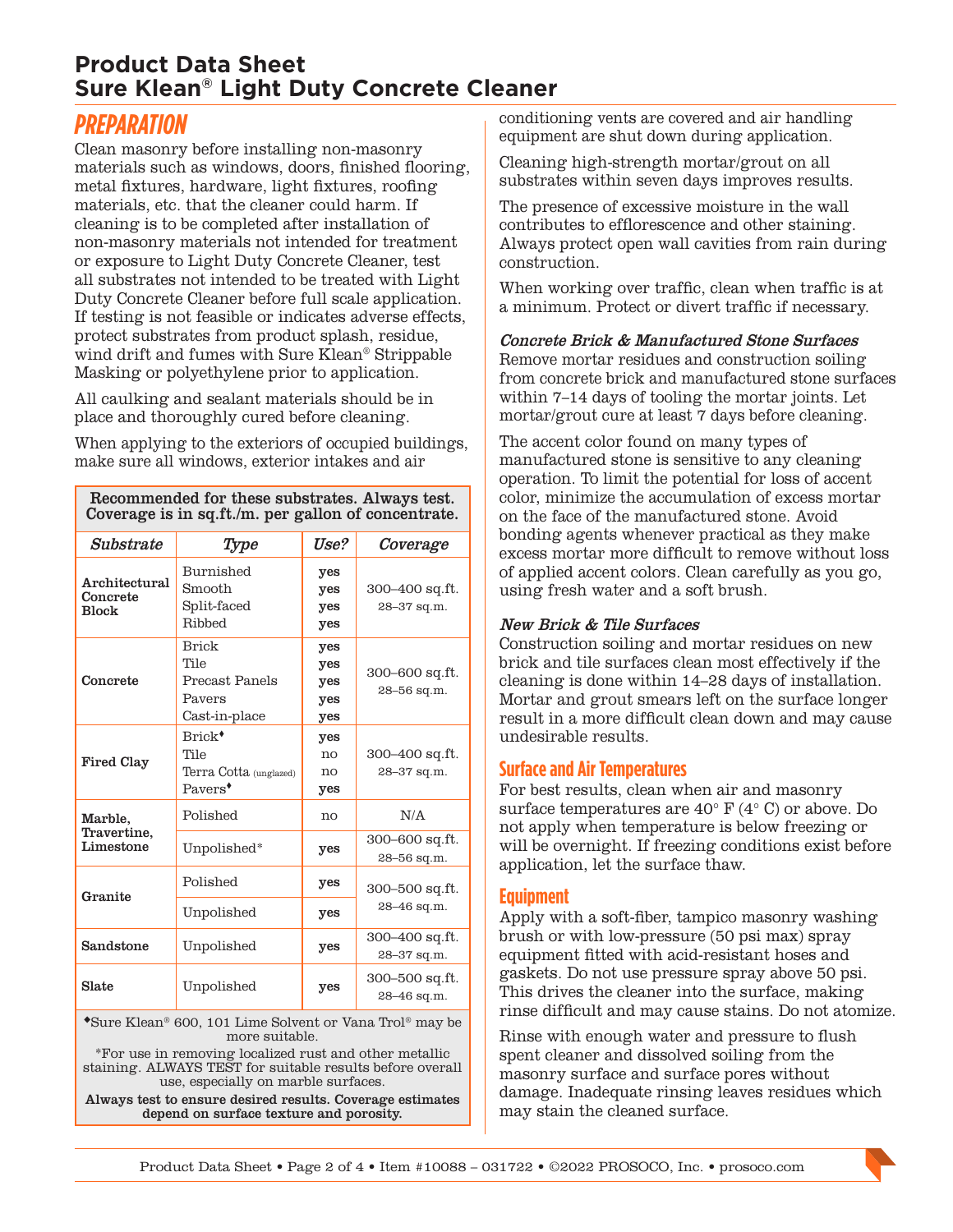## **Product Data Sheet Sure Klean® Light Duty Concrete Cleaner**

Masonry-washing equipment generating 400–1000 psi with a water flow rate of 6–8 gallons per minute is the best water/pressure combination for rinsing porous masonry. Use a 15–45° fan spray tip. Heated water (150–180° F; 65–82° C) may improve cleaning efficiency. Use adjustable equipment for reducing water flow-rates and rinsing pressure as needed for sensitive surfaces.

NOTE: When cleaning sensitive surfaces such as manufactured stone, if testing shows pressure rinsing can be safely used, 400 psi is sufficient to rinse dissolved soiling and spent cleaner from the surface. Higher psi risks wand marks, eroded mortar joints and loss of surface color and texture.

Rinsing pressures greater than 1000 psi and fan spray tips smaller than 15° may permanently damage sensitive masonry. Water flow-rates less than 6 gallons per minute may reduce cleaning productivity and contribute to uneven cleaning results.

#### **Storage and Handling**

Store in a cool, dry place with adequate ventilation. Always seal container after dispensing. Do not alter or mix with other chemicals. Published shelf life assumes upright storage of factory-sealed containers in a dry place. Maintain temperature of 45–100° F (7–38° C). Do not double stack pallets. Dispose of unused product and container in accordance with local, state and federal regulations.

## *APPLICATION*

Read "Preparation" and the Safety Data Sheet before use. ALWAYS TEST a small area (minimum 4-ft x 4-ft) of each surface to confirm suitability and

# *BEST PRACTICES*

The presence of excessive moisture in the wall contributes to efflorescence and other staining. Always protect open wall cavities from rain during construction.

Apply with a soft-fibered, tampico masonry washing brush or with low-pressure spray equipment fitted with acid-resistant hoses and gaskets. Do not use pressure spray above 50 psi, as this drives the cleaner into the surface, making rinse difficult.

Rinse with enough water and pressure to flush spent cleaner and dissolved soiling from the masonry surface and surface pores without damage. Inadequate rinsing leaves residues which may stain the cleaned surface.

When cleaning sensitive surfaces such as manufactured stone, if testing shows pressure

desired results before beginning overall application. Test each type of masonry and each type of stain. Test with the same equipment, recommended surface preparation and application procedures planned for general application. Let test area dry 3–7 days before inspection and approval. Make the test panel available for comparison throughout the cleaning project.

#### **Dilution**

Testing will indicate the proper dilution. Dilute Light Duty Concrete Cleaner with 2–6 parts clean water to one part concentrate, based on test results. Always pour cold water into empty bucket first, then carefully add product. Never use hot water.

Handle in high-density polyethylene or polypropylene containers only. No metal. Acidic materials and fumes attack metal.

Recommended dilutions for use on precast, monolithic and "unit" concrete surfaces:

#### Exposed Aggregate

• Removal of retarder, efflorescence, etc. 1 part concentrate : 2 parts water

#### Form-Finished Concrete

- Rough-texture: 1 part concentrate : 2 parts water
- Standard finish: 1 part concentrate : 3 parts water

Cast Simulated Stone/Manufactured Stone 1 part concentrate : 3 parts water

Concrete Block, Slump Brick, Concrete Brick 1 part concentrate : 3 parts water

Architectural Smooth-Finished Concrete 1 part concentrate : 6 parts water

rinsing can be safely used, 400 psi is sufficient to rinse dissolved soiling and spent cleaner from the surface. Higher psi risks wand marks, eroded mortar joints and loss of surface color and texture.

Masonry-washing equipment generating 400–1000 psi with a water flow rate of 6–8 gallons per minute is the best water/pressure combination for rinsing porous masonry. Use a 15–45° fan spray tip. Heated water  $(150-180^\circ \text{ F}; 65-82^\circ \text{ C})$ may improve cleaning efficiency. Use adjustable equipment for reducing water flow-rates and rinsing pressure as needed for sensitive surfaces.

Never go it alone. For problems or questions, contact your local PROSOCO distributor or field representative. Or call PROSOCO technical Customer Care at 800-255-4255.